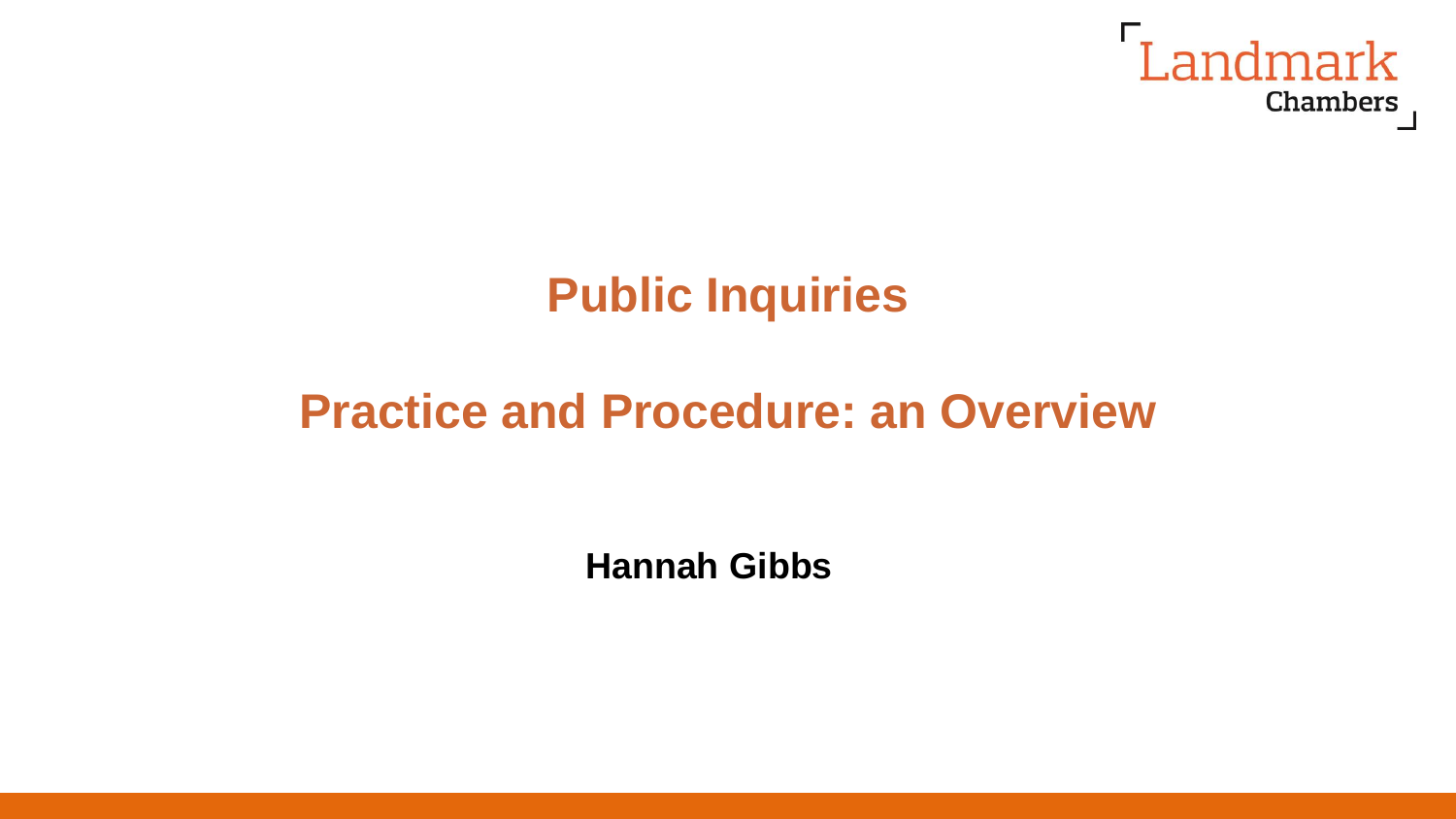

Purpose of this talk: brief introduction to statutory public inquiries held under the Inquiries Act 2005. Overview of procedural issues:

- The Inquiries Act 2005
- The Inquiry Rules 2006

Public inquiries, because of their generally controversial subject matters, and need to please often large numbers of victims and persons with interest, often with conflicting aims and objectives, can be fraught with procedural issues.

Typical controversies: funding, budgets, terms of reference, identity and suitability of the chair, timetable, disclosure, and inquiry's procedures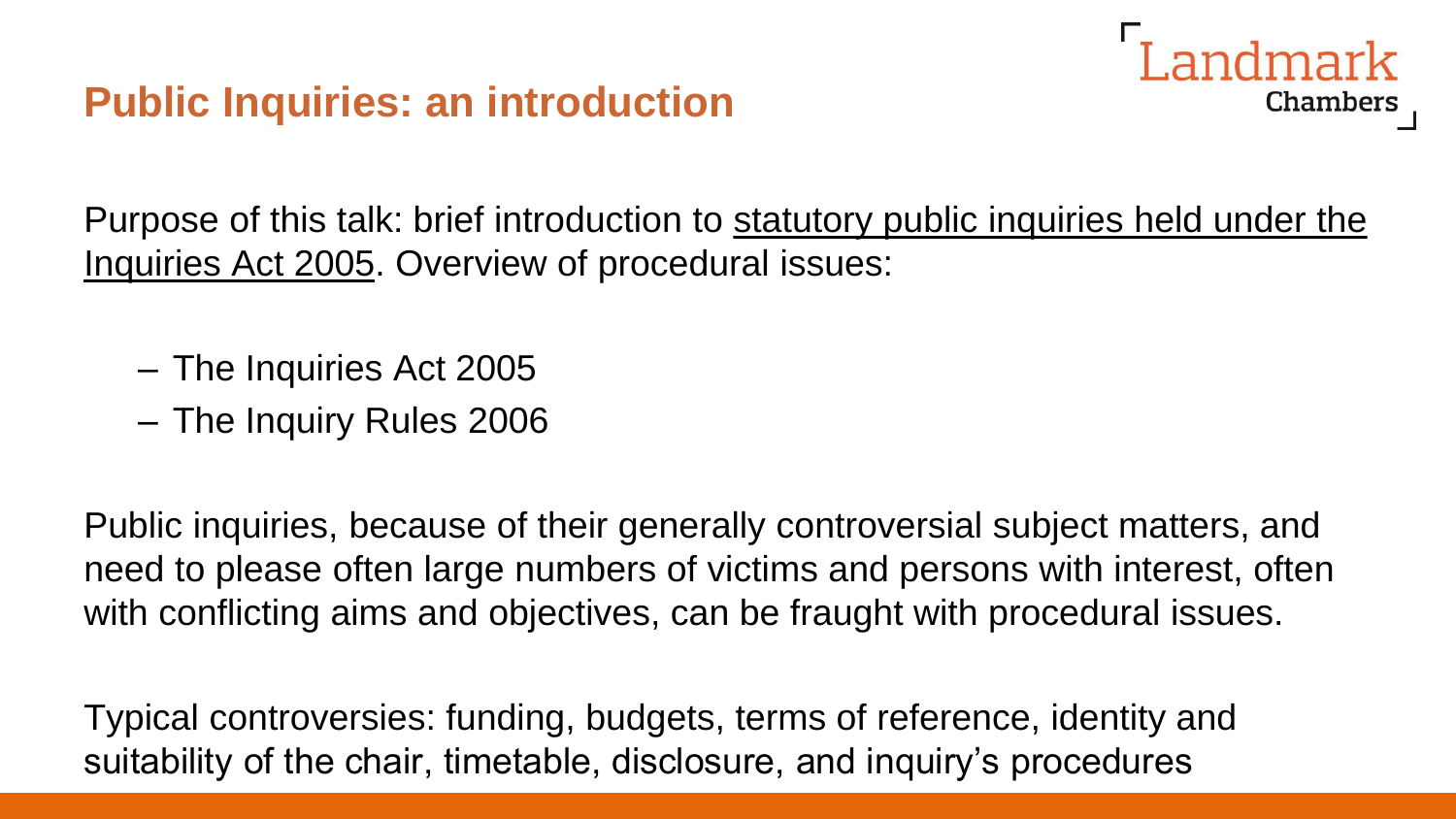## **Public Inquiries: an introduction**

- Increasingly common in the UK often demand from the public for public inquiries when something goes seriously wrong.
- Recent examples include: the Leveson Inquiry, Mid Staffordshire NHS Trust, Death of Alexander Litvinenko, Grenfell Tower Inquiry, Independent Inquiry into Child Sexual Abuse and Infected Blood **Inquiry**

Why do we hold public inquiries, as opposed to other forms of recourse?

Chambers

- Establish facts
- Learn lessons
- Determine accountability
- Catharsis/therapeutic (IICSA interesting example here)
- Restore public confidence
- Remedies: effect change in public institutions, individual remedies and compensation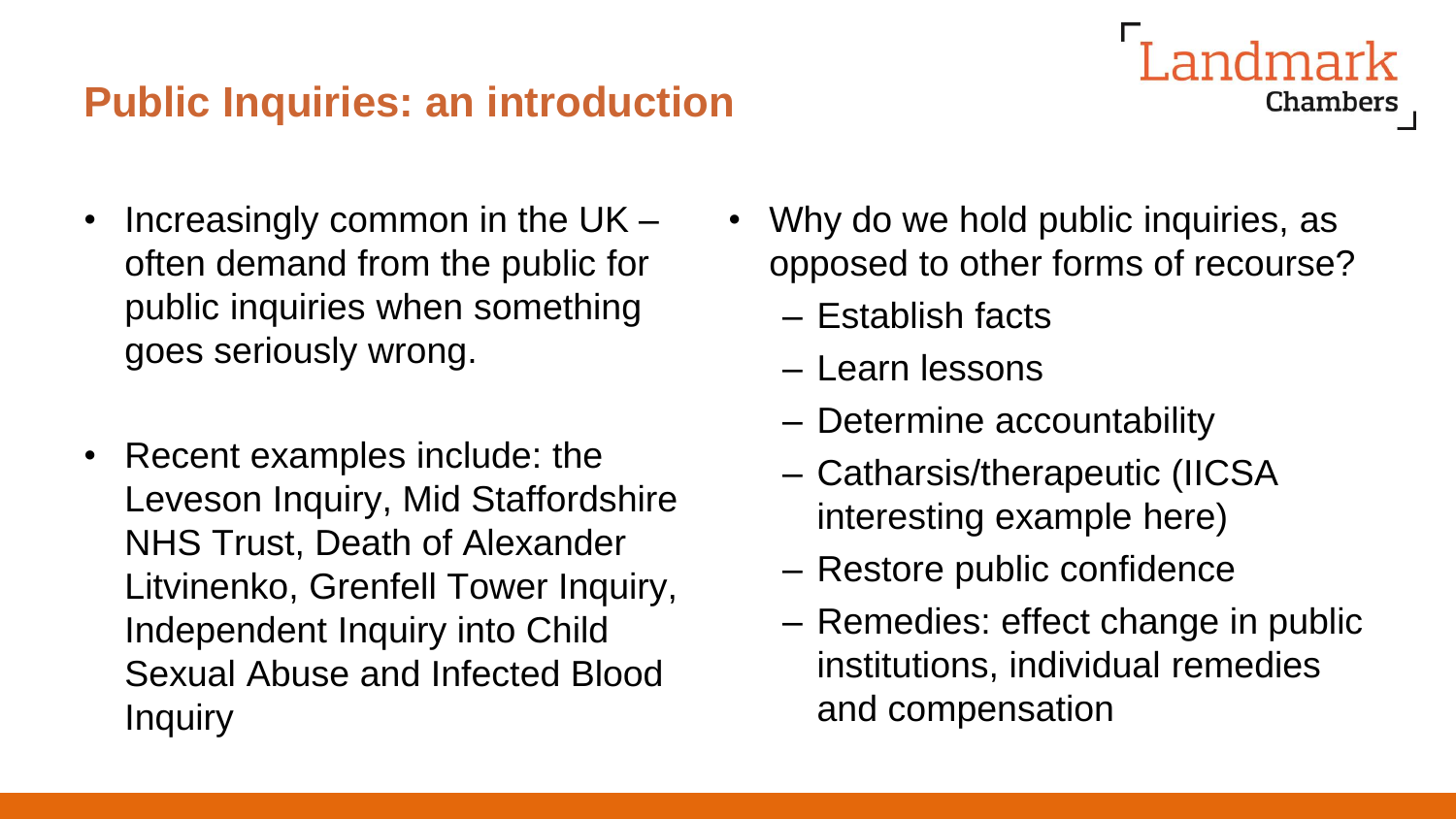# **Public Inquiries: an introduction**



- Why specifically hold statutory public inquiries under the Inquiries Act 2005?
	- Legal powers to compel witnesses to give evidence
	- Legal safeguards and procedures
		- Statutory framework for appointment of chair and other inquiry personnel, taking of evidence, production of a report and recommendations and the payment of expenses
	- Can set limits on Government's discretionary control of inquiry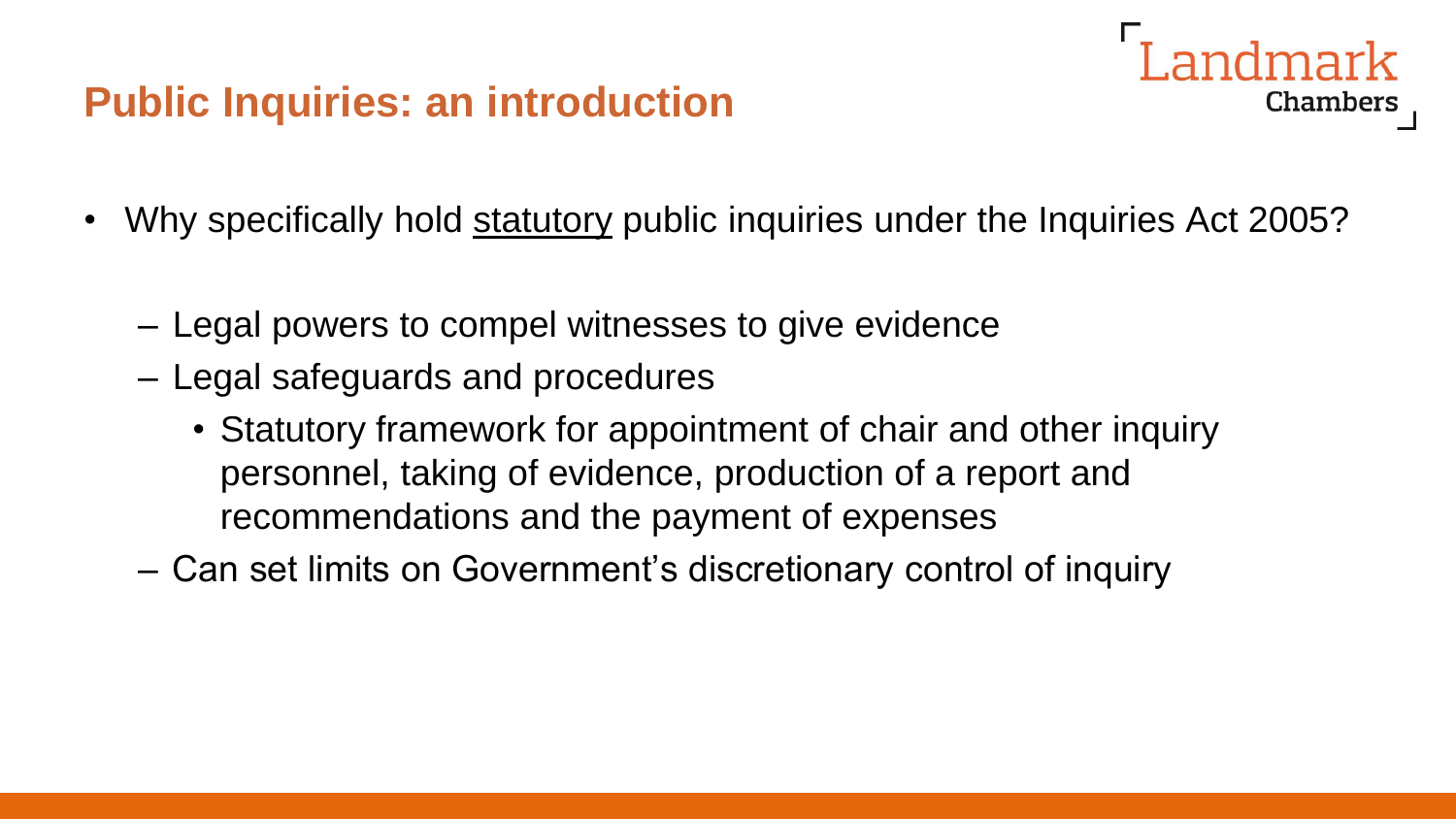# **Establishment of a statutory public inquiry**

• Section 1 of the Inquiries Act 2005:

*(1) A Minister may cause an inquiry to be held under this Act in relation to a case where it appears*

*to him that–*

*(a) particular events have caused, or are capable of causing, public concern, or (b) there is public concern that particular events may have occurred.*

Chambers

NB Cabinet Secretary Guidance 2010: large scale loss of life; serious health and safety issues; failure in regulation; other events of serious concern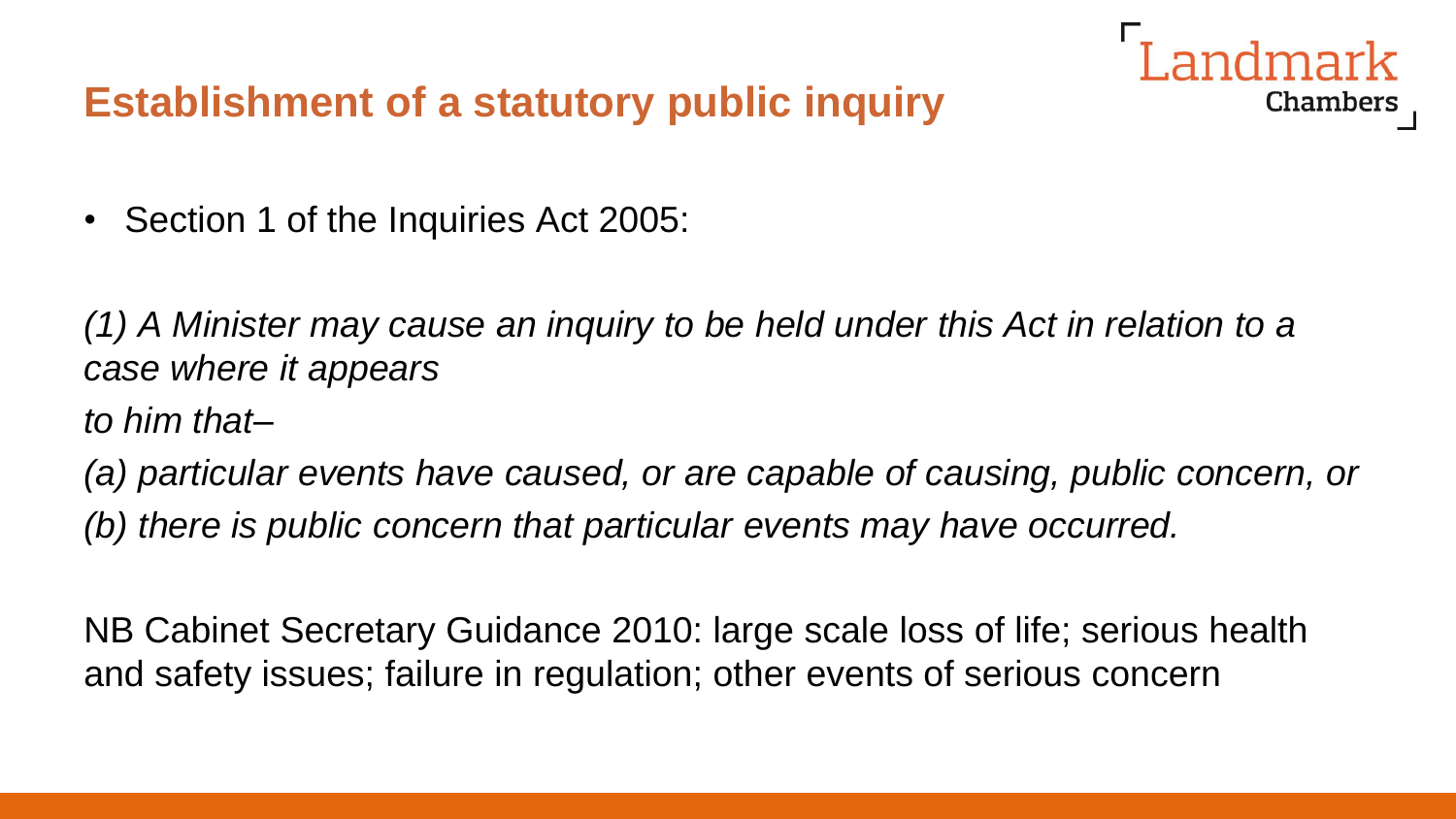

# **Identity of the chair**

- Section 3 of the Inquiries Act 2005:
- *(1) An inquiry is to be undertaken either–*
- *(a) by a chairman alone, or*
- *(b) by a chairman with one or more other members.*
- A highly significant decision
- Options to appoint either one chair or a chair and other panel
- NB sections 8 and 9 have specific requirements as to <u>suitability</u> and <u>impartiality</u>
- 2018 Ministerial Code says Minister must consult with Prime Minister before appointing the chair
- The majority of chairs are judges, although NB the consultation requirements in section 10 of the 2005 Act with relevant head of the Judiciary for certain sitting judges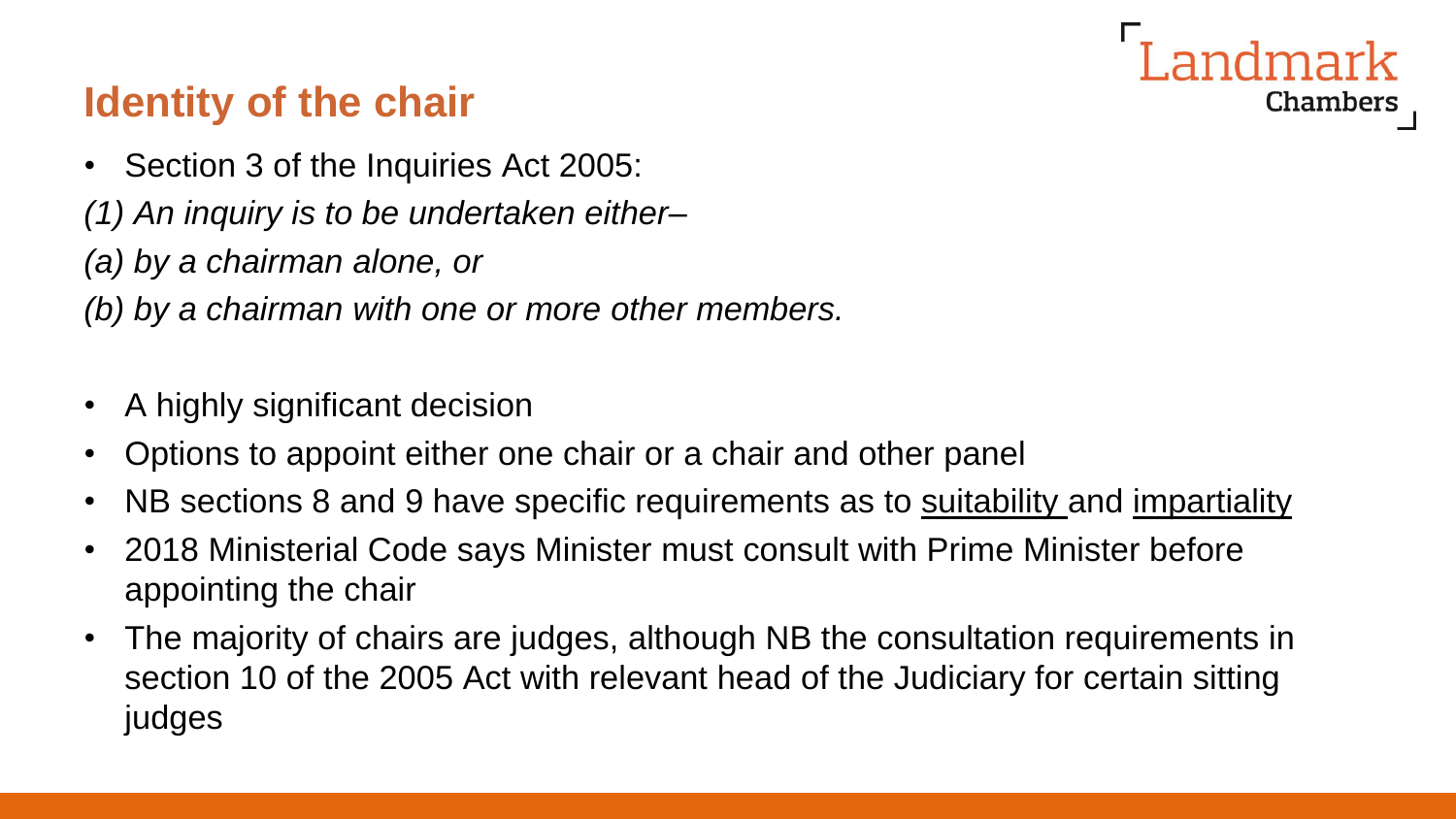## **Identity of Grenfell Tower Inquiry Chair**



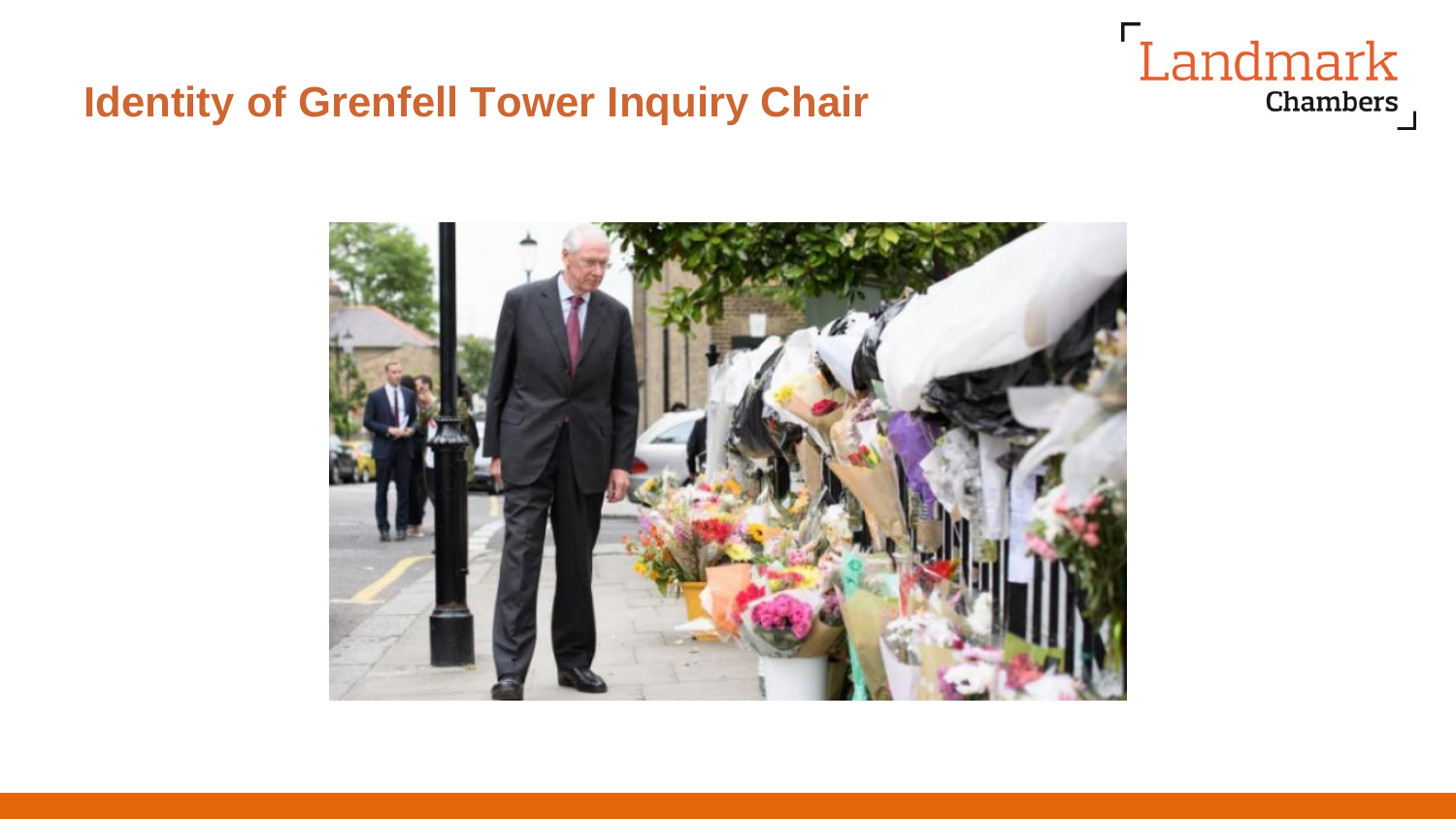

#### **Assessors**

- Section 11 of the 2005 Act also allows "assessors" to be appointed to assist the inquiry panel, either:
	- Before the setting up by the Minister, or
	- During the course of the inquiry by the chair.
- Must have "expertise that makes him a suitable person to provide assistance to the inquiry panel"
- Typically do not give formal evidence to the inquiry separation of roles of assessors and formal expert witnesses
- Advice ordinarily disclosed to core participants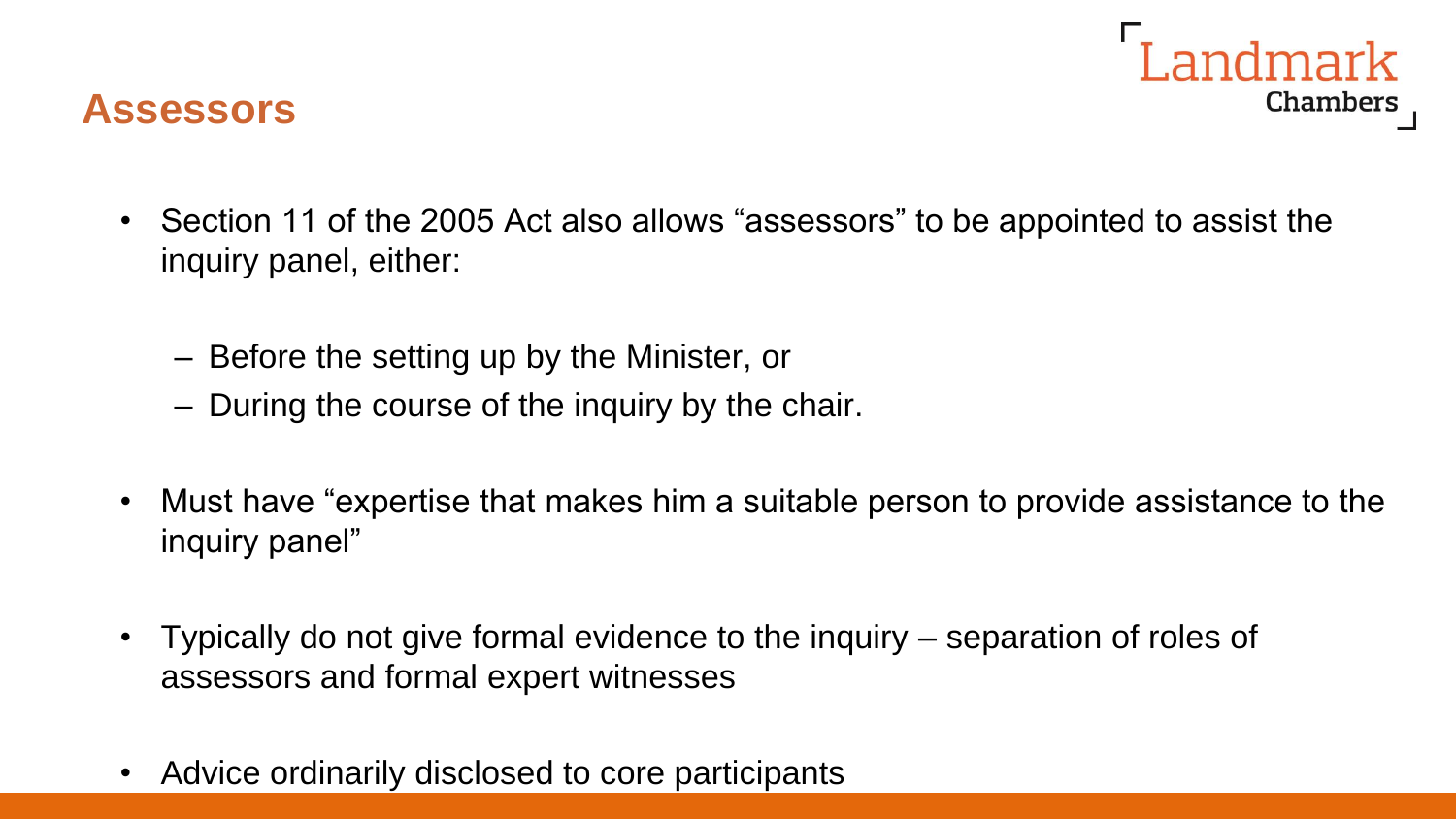# **Terms of reference**



• S5 of 2005 Act:

(1) In **the instrument under section 4 appointing the chairman**, or by a **notice** given to him within **a reasonable time afterwards**, the Minister must–

(a) specify the date that is to be the setting-up date for the purposes of this Act; and (b) before that date–

#### **(i) set out the terms of reference of the inquiry;**

(ii) state whether or not the Minister proposes to appoint other members to the inquiry panel, and if so how many.

S5(4) Minister must **consult** the **chairman or the proposed chairman** on the terms of reference – no obligation to consult more widely but NB Grenfell Inquiry and Infected Blood Inquiry – chairs consulting more widely on the terms of reference.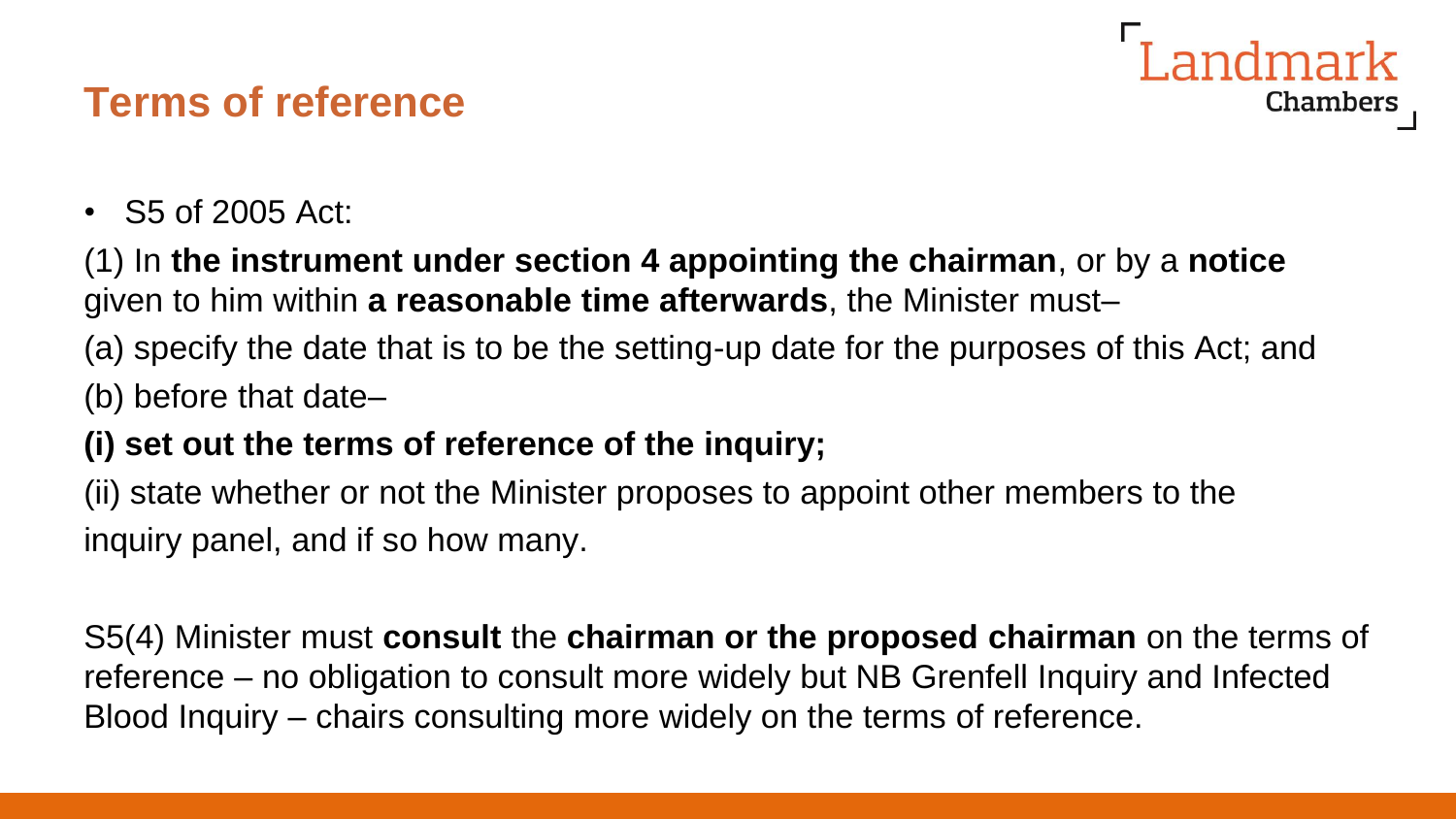# **Terms of reference**



Section 5(6) defines what the terms of reference are:

*(6) In this Act "terms of reference", in relation to an inquiry under this Act, means–*

*(a) the matters to which the inquiry relates;*

*(b) any particular matters as to which the inquiry panel is to determine the facts;*

*(c) whether the inquiry panel is to make recommendations;*

*(d) any other matters relating to the scope of the inquiry that the Minister may specify.*

- Why important? Inquiry does not have power to act outside its terms of reference
- \*\*\* Scope to get involved here on behalf of your clients consultation or even JR\*\*\*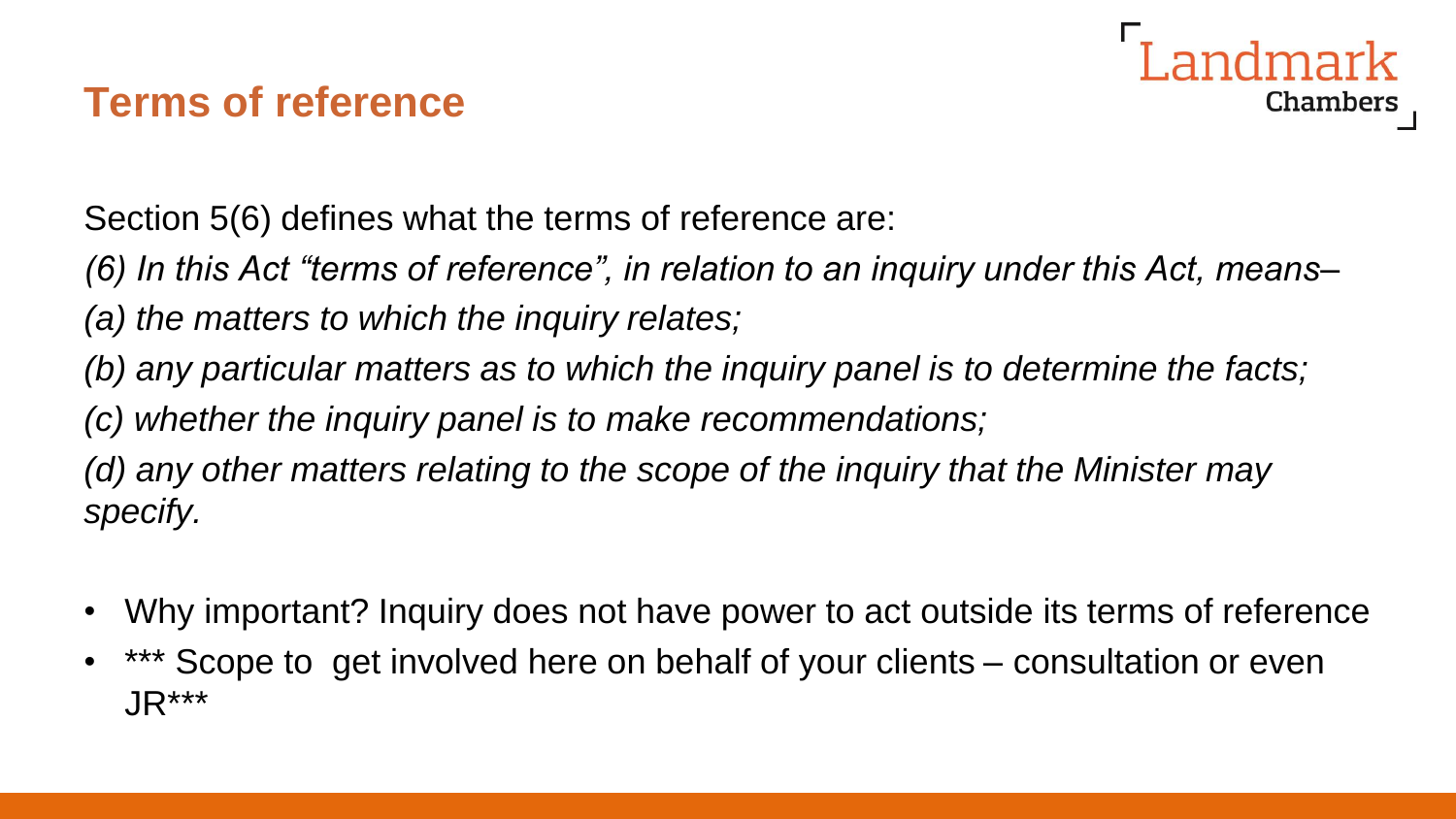# **Liability**

- Chambers
- From the outset, it must be highlighted that section 2 of the 2005 Act provides:

*(1) An inquiry panel is not to rule on, and has no power to determine, any person's civil or criminal liability.*

• However:

*(2) But an inquiry panel is not to be inhibited in the discharge of its functions by any likelihood of liability being inferred from facts that it determines or recommendations that it makes.*

This does not mean that there cannot be civil or criminal liability flowing from facts established by an inquiry, just that the inquiry has no power to expressly determine it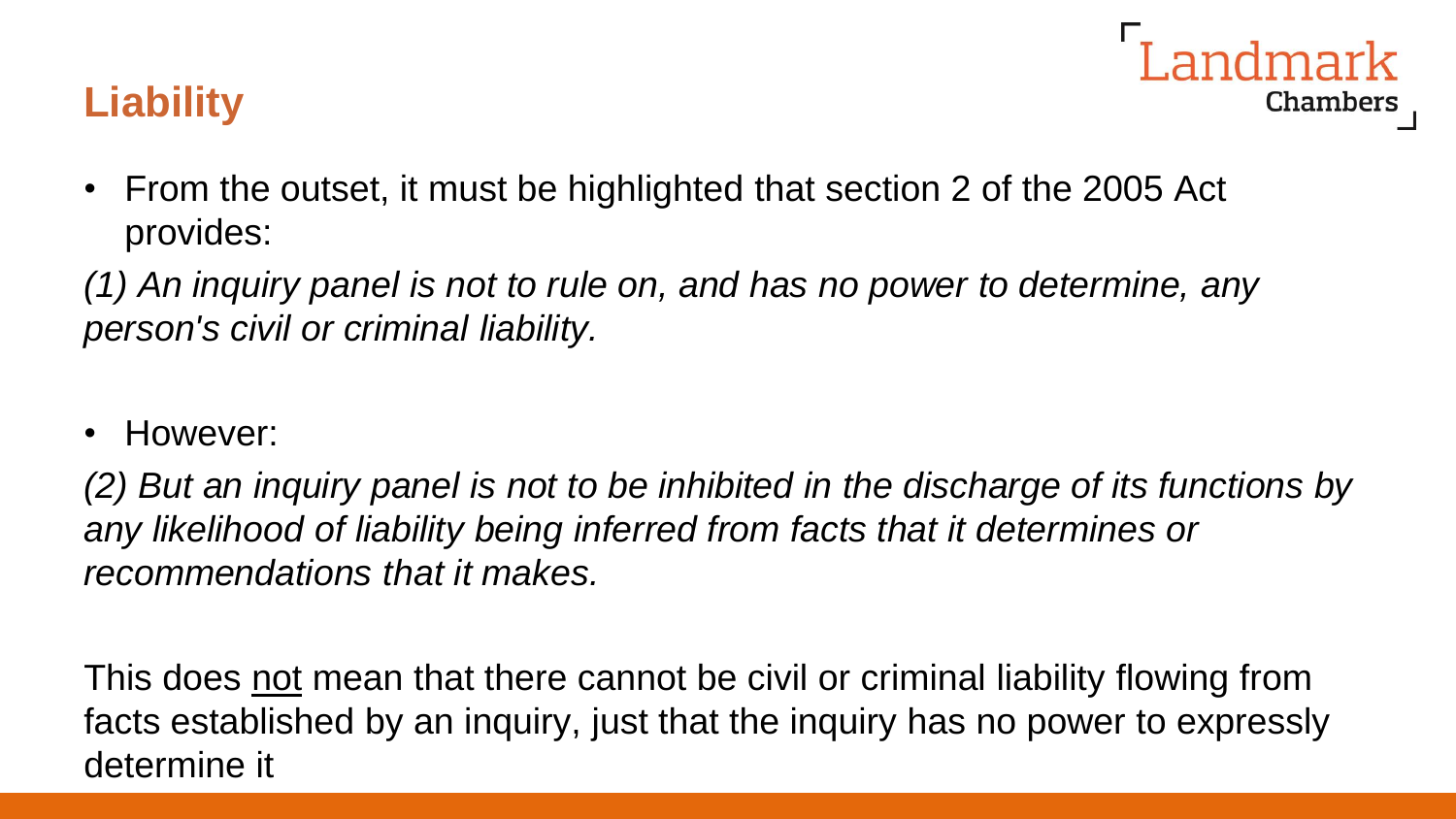#### **Core Participants**



- Participants with special rights in the inquiry, relating to evidence, disclosure, representation and right to make submissions.
- Governed by Rule 5 of the Inquiry Rules 2006:
- Factors in rule 5(2) for chair to consider:
- (a) the person played, or may have played, a direct and significant role in relation to the matters to which the inquiry relates;
- (b) the person has a significant interest in an important aspect of the matters to which the inquiry relates; or
- (c) the person may be subject to explicit or significant criticism during the inquiry proceedings or in the report, or in any interim report.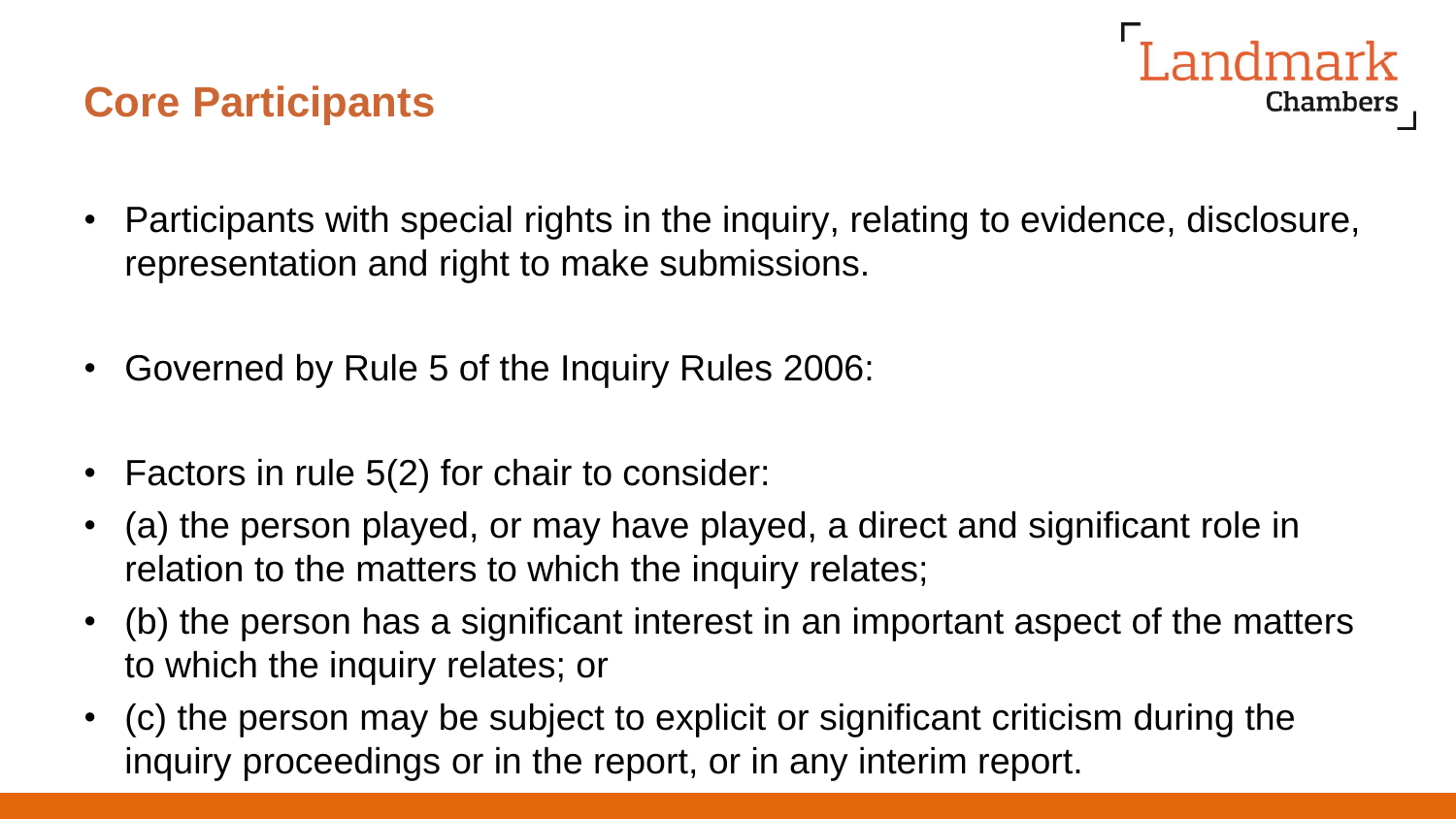# **Taking evidence and obtaining documents**

- Broad overview:
- A statutory inquiry may take evidence from witnesses, either via an interview procedure or in a public hearing. Section 17(2) of the 2005 Act allows for evidence to be taken on oath.

**Chambers** 

- Section 21 of the 2005 Act allows for the chair of an inquiry to require a person to give evidence, or to produce any documents.
- A person is guilty of an offence under section 35 if they intentionally suppress or conceal a relevant document, or prevent it from being given to the inquiry. Sanctions for non-compliance with an inquiry under the Act. The offender may be imprisoned, fined or both.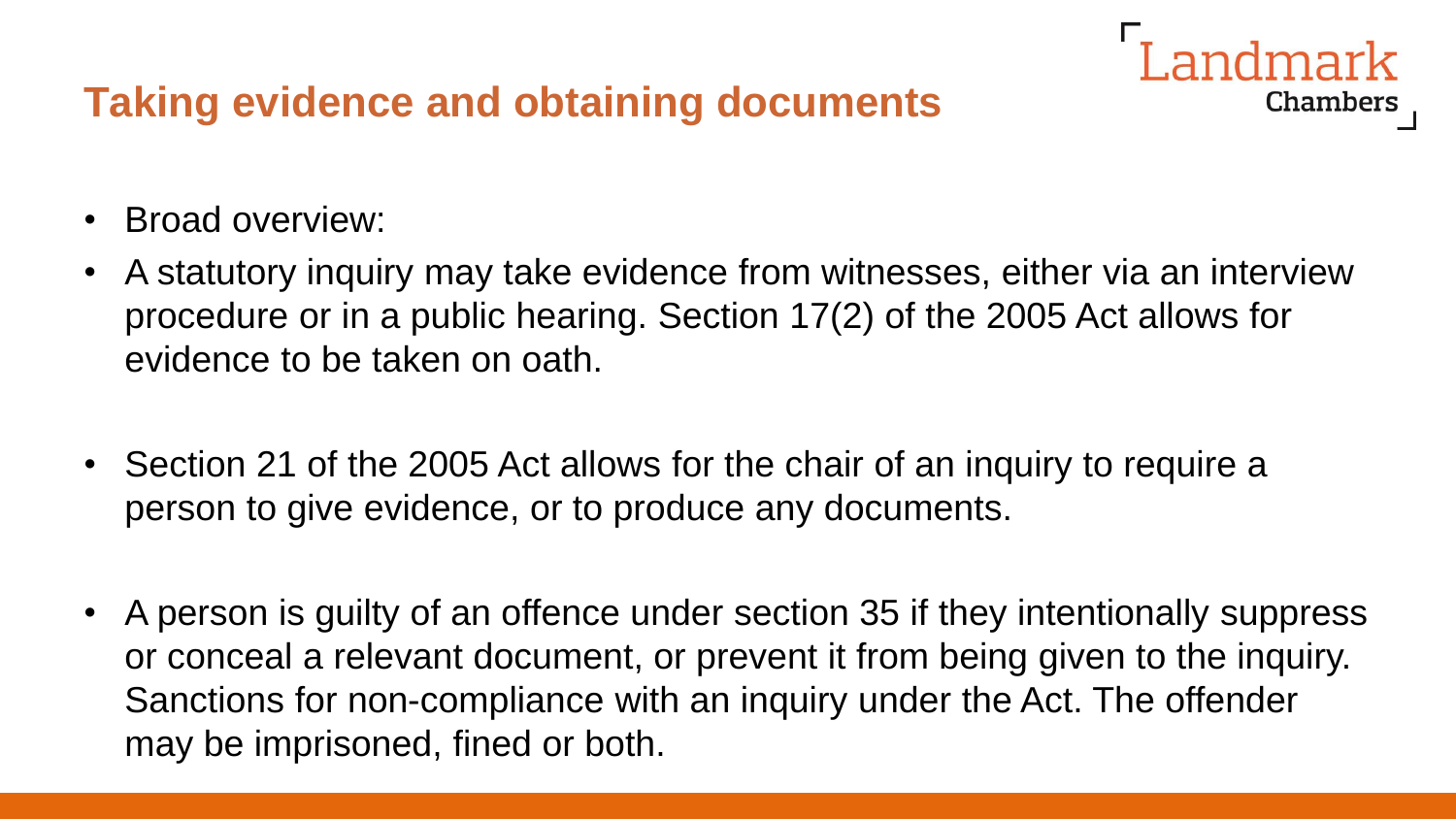

- Chambers • The chair of an inquiry has substantial discretion over the incurring of day-to-
- day costs. Section 40 of the 2005 Act provides that the chair can meet the expenses of witnesses.
- Inquiry Rules nos 19-34 provide detailed rules on the subject of expenses. They require that the hourly rates of remuneration for publicly-funded legal representation, and the nature and estimated duration of the work, must be agreed in advance.
- Dilemma: public demands a proper inquiry but simultaneously can be backlash against what are perceived as excessive costs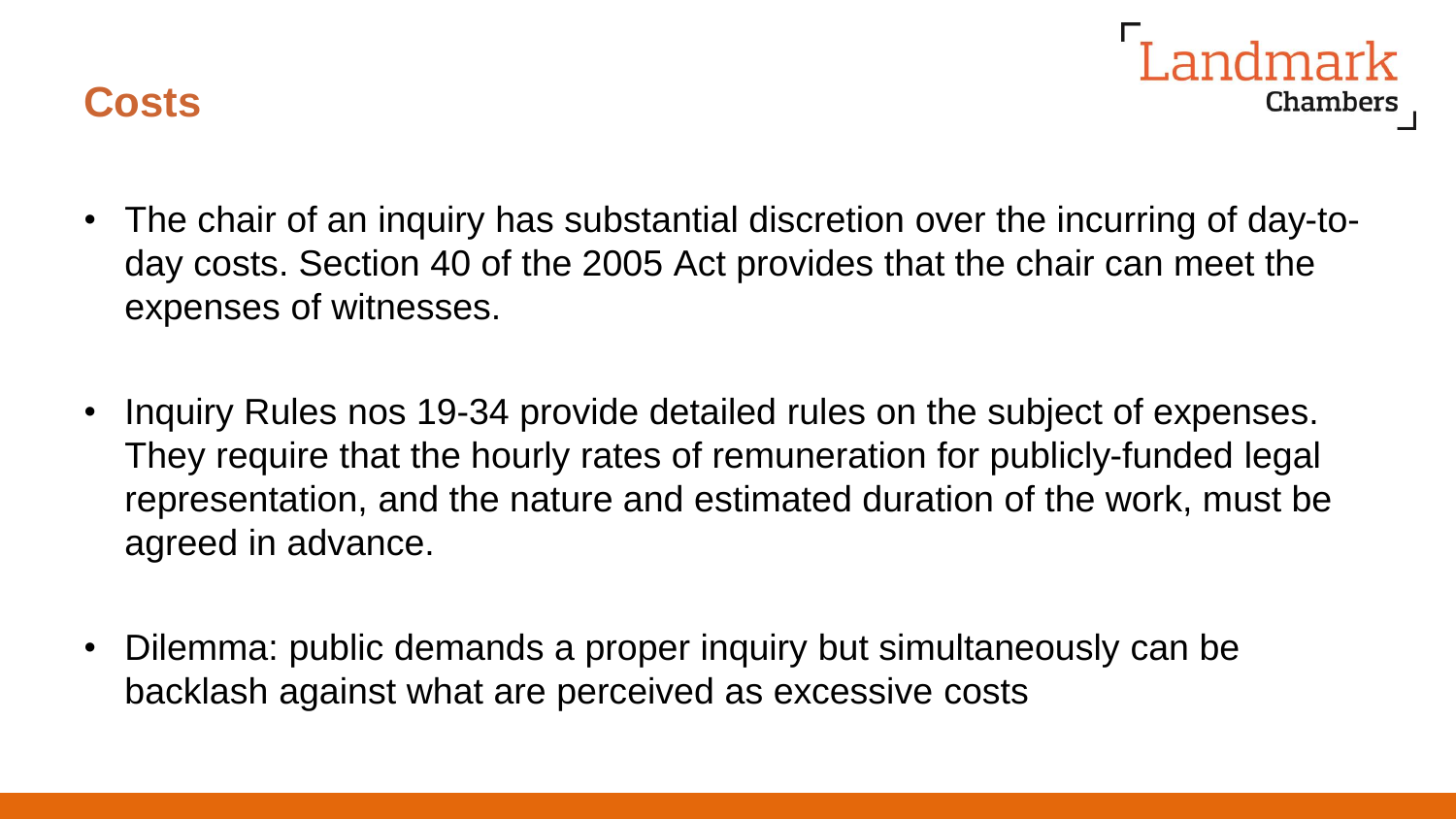#### Grenfell inquiry cost to taxpayers nears £10m, FoI request reveals



Exclusive: First legal bills, disclosed at Guardian request, are fraction of final costs



▲ The costs disclosed so far are the same as the amount that was spent on refurbishing Grenfell Tower before the fire. Photograph: Dan Kitwood/Getty Images

Public bodies have already spent close to £10m on lawyers for the Grenfell Tower inquiry, and the final bill is expected to be many times higher when all the initial costs are added up.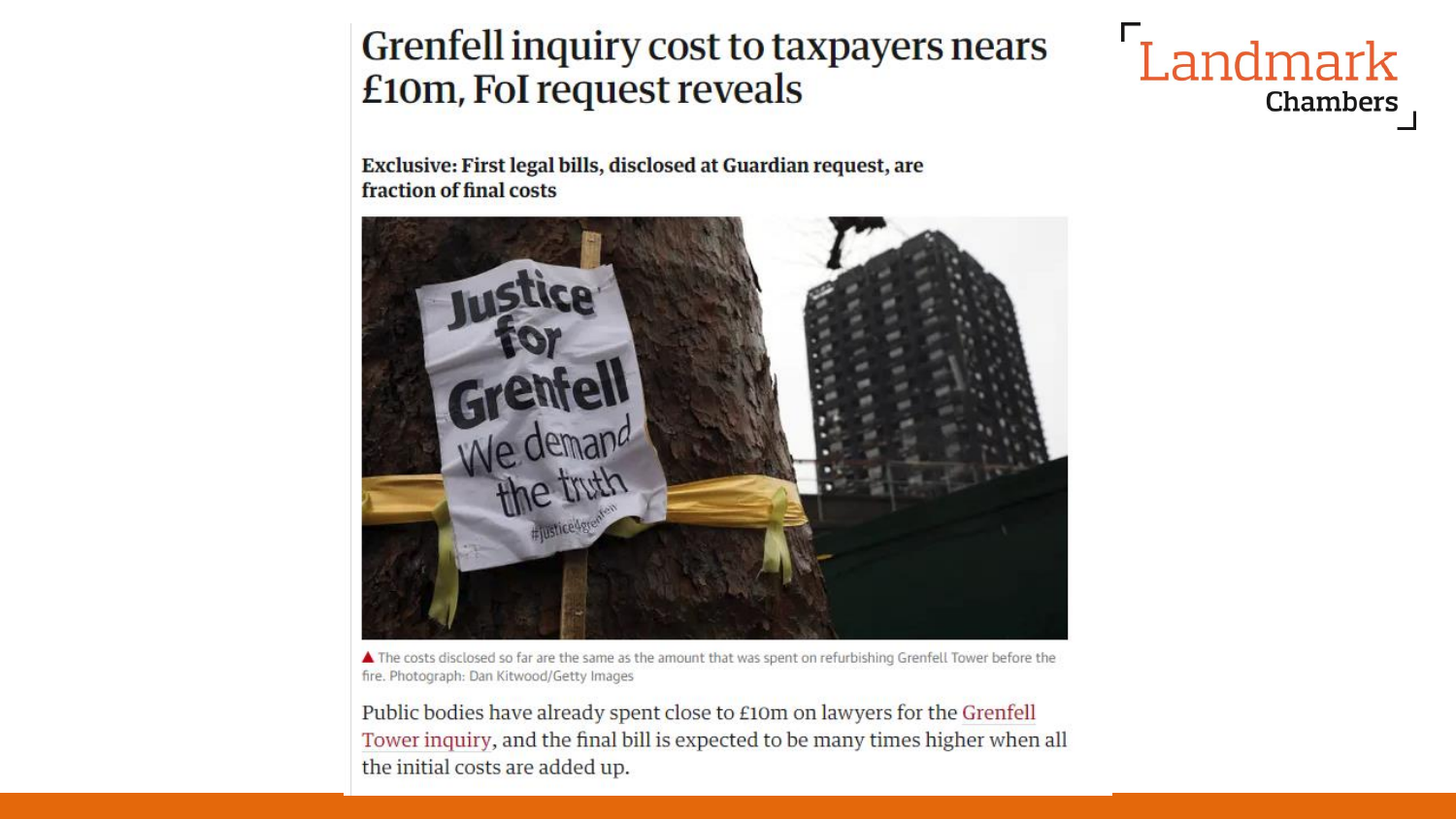#### **The Report**

- ndmark Chambers
- Section 24 of the 2005 Act: the chair must deliver a report to the Minister setting out:
	- *The facts determined by the inquiry panel*
	- *The recommendations of the panel (where the terms of reference required it to make recommendations, or where they did not)*
	- *Anything else the panel considers to be relevant to the terms of relevance*
- Power to issue interim reports
- Section 25 of the 2005 Act places a duty on either the Minister or the chair to publish the reports in full
- Limited scope to withhold material in the report from publication